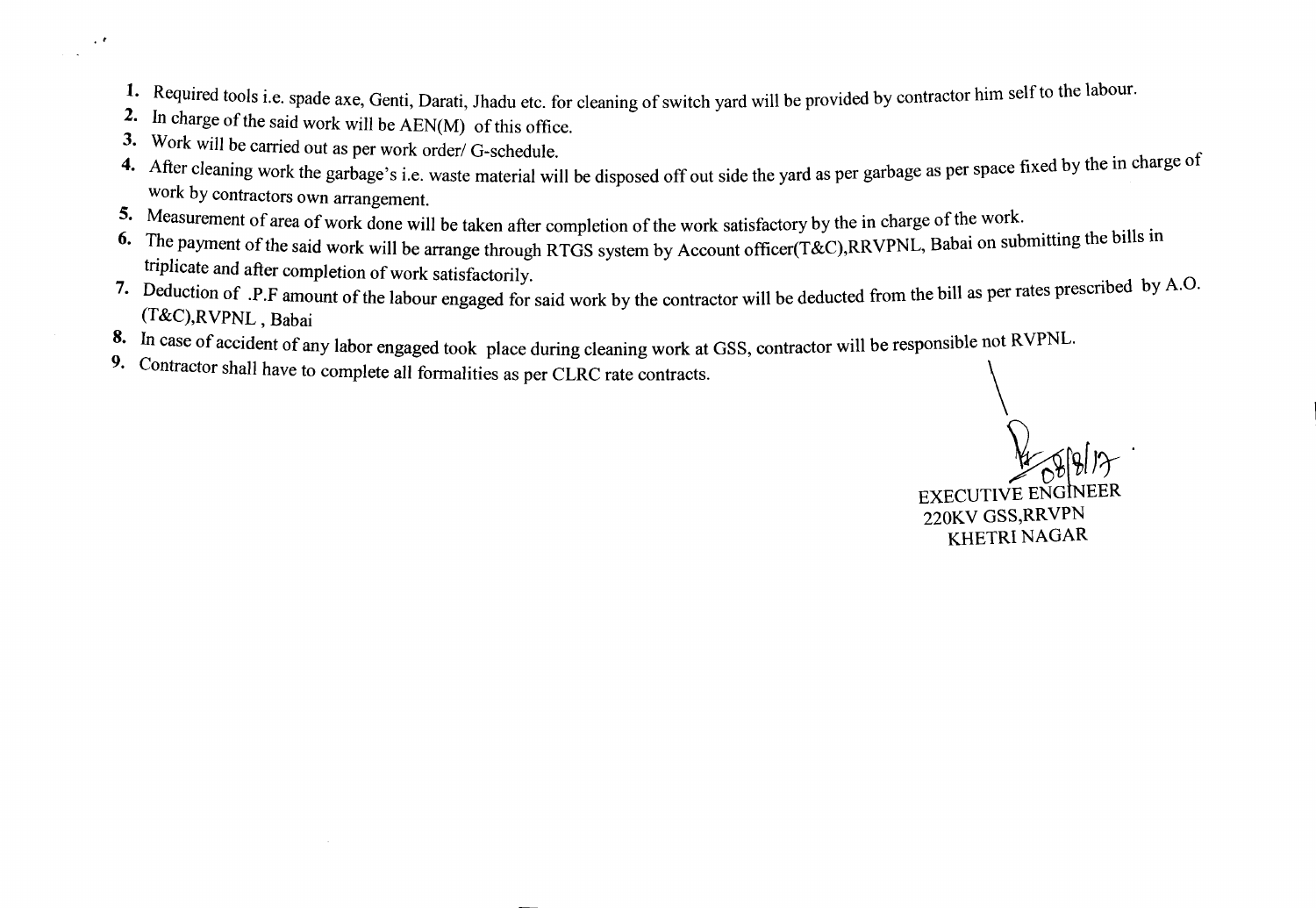## 'G' SCHEDULE

## PART-'A'

WE OF WORK: - Switch Yard and Trench Cleaning WORK AT 220 KV G.S.S. Khetri Nagar for one time on CLRC rate for FY 2017-18.

## $N_{a_{n}}$  of Office-: Executive Engineer 220KV GSS Khetri Nagar

 $\ddot{\phantom{0}}$ 

 $\mathcal{A}^{\pm}$ 

il string

| <b>BSR</b><br>$N_{0}$<br>1.0 | <b>Description</b><br>सामान्य सफाई कार्य                                                                                                                                                                                                                                                                                                                                                                | Quantity<br>in $(Sq.mtr)$ | Rate in<br>(Rupees)<br>as per<br><b>BSR 2011</b> | Unit                    | Frequency | Amount<br>(Rs) for one<br>year |
|------------------------------|---------------------------------------------------------------------------------------------------------------------------------------------------------------------------------------------------------------------------------------------------------------------------------------------------------------------------------------------------------------------------------------------------------|---------------------------|--------------------------------------------------|-------------------------|-----------|--------------------------------|
| 1.6                          | । ग्रिड़ सब स्टेषन के स्विच यार्ड में जंगली घास,<br>कॉटेदार झाड़ियॉ, जंगली पेड़ पौधों आदि जड़ से<br>उखाड़कर सम्पूर्ण सफाई का कार्य व इस कार्य के लिए जो ग्रेवल अव्यवस्थित की गई हो उसे पुनः व्यवस्थित<br>करना । समस्त निकाले गए कचरे को ग्रिड सब स्टेषन परिसर से बाहर प्रभारी अधिकारी द्वारा निर्धारित<br>स्थान पर डालना।सफाई कार्य हेतु झाडू एवं आवष्यक उपकरण ठेकेदार को स्वयं की लागत पर लाने होंगे । |                           |                                                  |                         |           |                                |
|                              | अनग्रेवल्ड क्षेत्र                                                                                                                                                                                                                                                                                                                                                                                      | 52300.00                  | 89.00                                            | 100<br>Sq.mtr           | One Time  | 46547.00                       |
|                              | केबल ट्रेंचों के कवर हटाकर अन्दर से सफाई करना व समस्त निकाले गए कचरे को ग्रिड़ सब स्टेषन परिसर<br>्स्के बहार प्रभारी अधिकारी द्वारा निर्धारित स्थान पर डालना व केबल पुनः व्यवस्थित कर ट्रेंच कवर वापिस<br>े लिगाना। सफाई कार्य हेतु झाडू एवं आवष्यक उपकरण ठेकेदार को स्वयं की लागत पर लाने होंगे ।<br>ॐ∢) ०.६ मीटर तक की गहराई की ट्रेंच<br>エンチュール                                                      | 739 m                     | 2.90                                             | Running                 | One time  | 2143.1                         |
|                              | <b>ब) 0.6</b> मीटर से 1.2 मीटर तक की गहराई की ट्रेंच                                                                                                                                                                                                                                                                                                                                                    | 1691 m                    | 4.50                                             | Mtr<br>Running<br>meter | One time  | 7609.5                         |
|                              |                                                                                                                                                                                                                                                                                                                                                                                                         |                           |                                                  |                         |           |                                |

TOTAL Rs. 56299.6<br>
chove BSR Rs. 33779.76 Add 60% above BSR Rs G. TOTAL Rs 90079.36 Say Rs. 90079

 $\mathcal{L}$ 

 $\sigma_{\rm 2000}$ 

Junior Engineer 220 KV GSS, RVPNL, Khetri Na<sup>+</sup>ar

مبر<br>Assistant Engineer ( M )

220 KV GSS, RVPNL,  $\Gamma$ hetri N'ao: r

*~Sb)!J '*

Executive Engineer 220 KV GSS, RVPNL, $V$  hatri  $\overline{V}$ aa-r